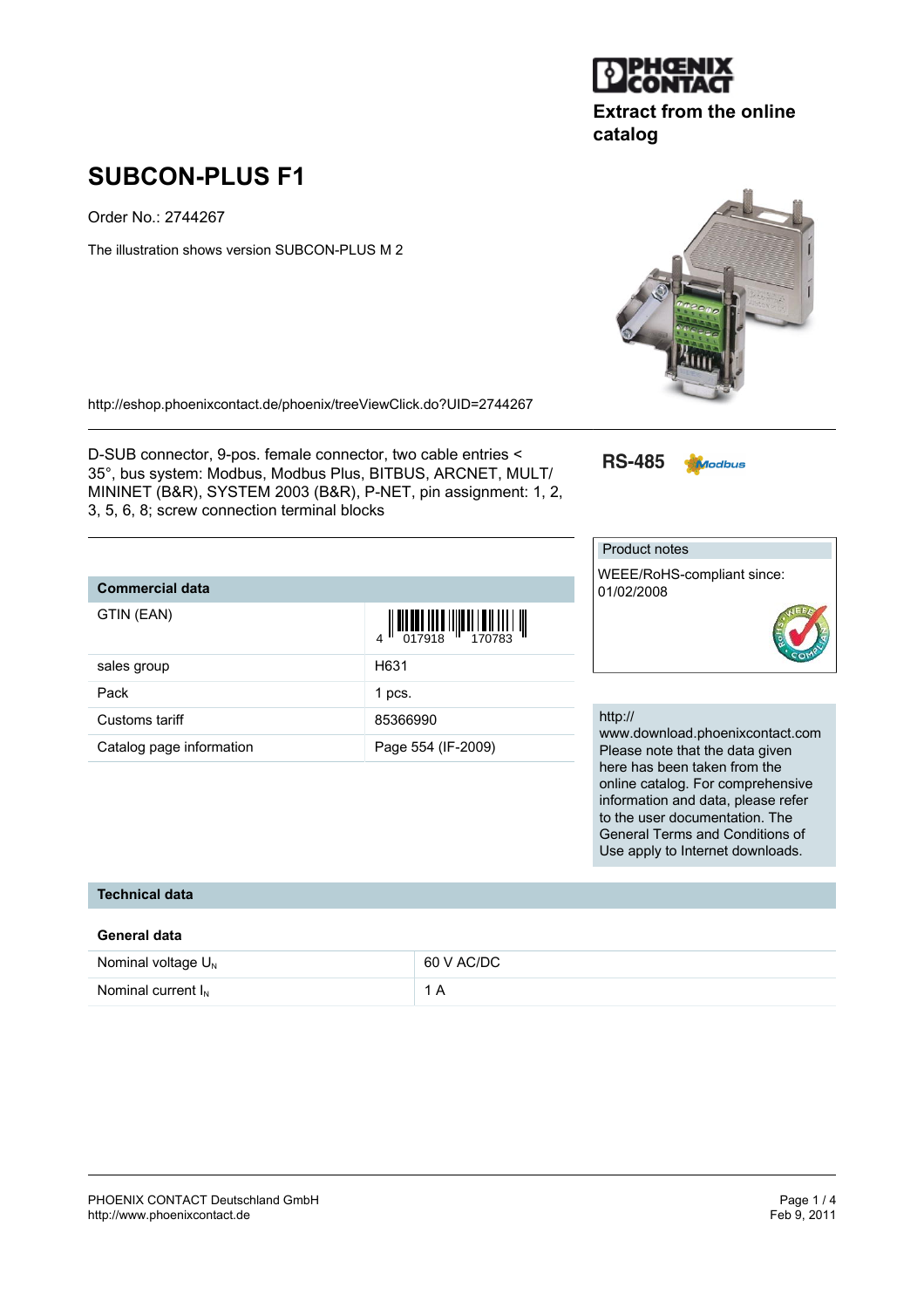| Bus system                      | MODBUS, MODBUS-PLUS, BITBUS, ARCNET, MULT/MININET<br>(B&R), SYSTEM 2003 (B&R), P-NET |
|---------------------------------|--------------------------------------------------------------------------------------|
| Insertion/withdrawal cycles     | > 200                                                                                |
| Max. cable diameter             | $10 \text{ mm}$                                                                      |
| Min. cable diameter             | 6 mm                                                                                 |
| <b>SUBCON</b> fixing screws     | 4-40 UNC                                                                             |
| Tightening torque               | $0.4$ Nm                                                                             |
| Ambient temperature (operation) | $-20 °C  75 °C$                                                                      |
| Housing material                | ABS, metal-plated                                                                    |
| Pin assignment                  | 1,2,3,5,6,8 on two terminal blocks                                                   |
| Width                           | $16 \text{ mm}$                                                                      |
| Height                          | 44 mm                                                                                |
| Length                          | 60 mm                                                                                |

#### **Connection data**

| Connection                             | D-SUB connection      |
|----------------------------------------|-----------------------|
| Number of positions                    | 9                     |
| Type of connection                     | D-SUB socket          |
| Tightening torque                      | $0.4$ Nm              |
| Connection                             | PCB connection        |
| Type of connection                     | Screw connection      |
| Conductor cross section solid min.     | $0.14 \text{ mm}^2$   |
| Conductor cross section solid max.     | $1.5$ mm <sup>2</sup> |
| Conductor cross section stranded min.  | $0.14 \text{ mm}^2$   |
| Conductor cross section stranded max.  | $1 \text{ mm}^2$      |
| Conductor cross section AWG/kcmil min. | 26                    |
| Conductor cross section AWG/kcmil max  | 16                    |
| Stripping length                       | $5 \text{ mm}$        |
| Tightening torque                      | $0.4$ Nm              |
|                                        |                       |

### **Certificates / Approvals**

 $\mathbf{C}$  and  $\mathbf{C}$ 

Certification CUL, GOST, UL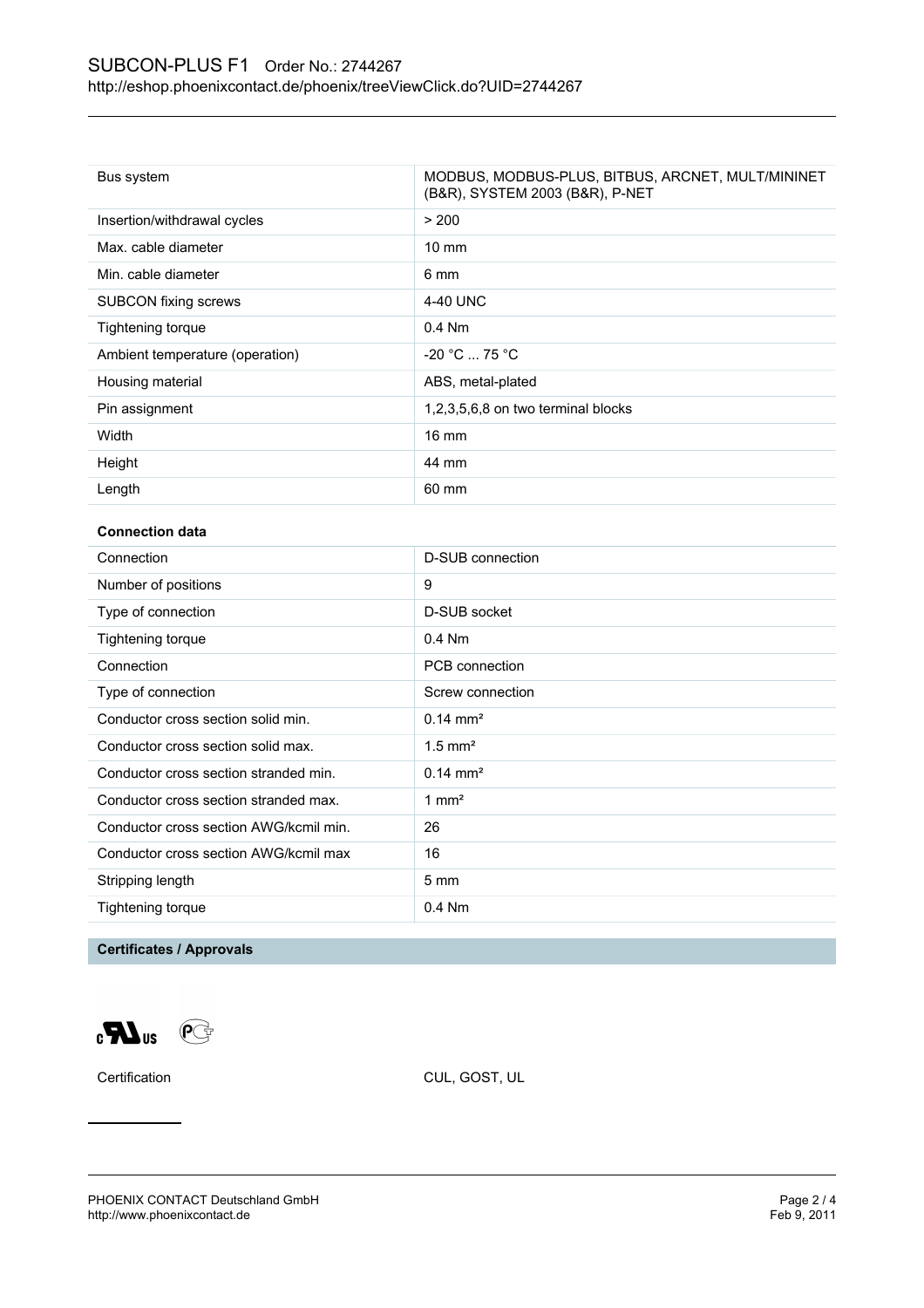| <b>Accessories</b> |                    |                                                                                                                            |
|--------------------|--------------------|----------------------------------------------------------------------------------------------------------------------------|
| Item               | Designation        | Description                                                                                                                |
| <b>Assembly</b>    |                    |                                                                                                                            |
| 2799694            | SUBCON-SHORT-SCREW | Optional mounting screw, without knurl for narrow installation<br>conditions, slotted head, length: 40 mm, UNC 4-40 thread |
|                    |                    |                                                                                                                            |
| Diagrams/Drawings  |                    |                                                                                                                            |

# Dimensioned drawing